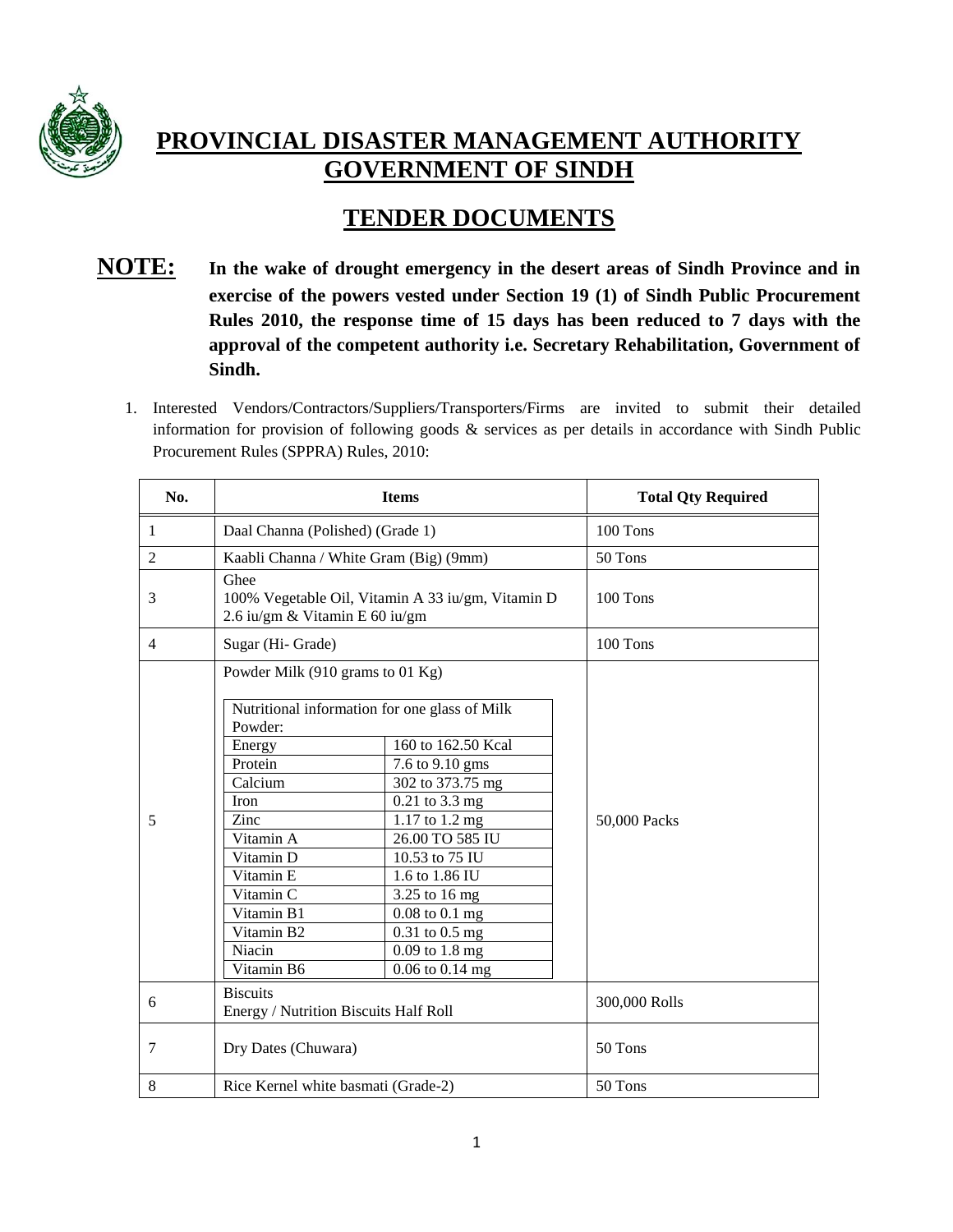| 9  | Packaging      | Packaging will involve a high<br>strength bag to hold to above<br>mentioned food items separately<br>packed and then sealed the bag<br>will contain a logo<br>of<br>Government of Sindh<br>with<br>"PDMA" written underneath. |
|----|----------------|-------------------------------------------------------------------------------------------------------------------------------------------------------------------------------------------------------------------------------|
| 10 | Transportation | Per Kilometer Per Ton                                                                                                                                                                                                         |

- 2. Accordingly, following forms must be filled.
	- Form A Letter of Application.
	- Form B General Information.
	- Form  $C$  Past Experience.
	- Form D Detail of Clientele.
	- Form E Financial Data.
	- Form F- Transporter (Information is to be filled by Transporter in addition to above forms).
- 3. The authorized Vendors/Contractors/Suppliers/Transporters/Firms should ensure the quality of goods and services are in accordance within the specifications.
- 4. In case of incomplete information or documents, Vendors/Contractors/Suppliers/Transporters/Firms will not be registered and hence treated as canceled.
- 5. No case will be entertained after the closing date.
- 6. In case of any breach the Vendors/Contractors/Suppliers/Transporters/Firms will be treated as cancelled.
- 7. No excuse will be accepted for short supply or below specified quality.
- 8. No advance payment will be made.
- 9. No payment will be made without obtaining acknowledgment from the competent authority.
- 10. Black listed Vendors/Contractors/Suppliers/Transporters/Firms will not be entertained.
- 11. Vendors/Contractors/Suppliers/Transporters/Firms will have to provide a "No litigation or Arbitration certificate".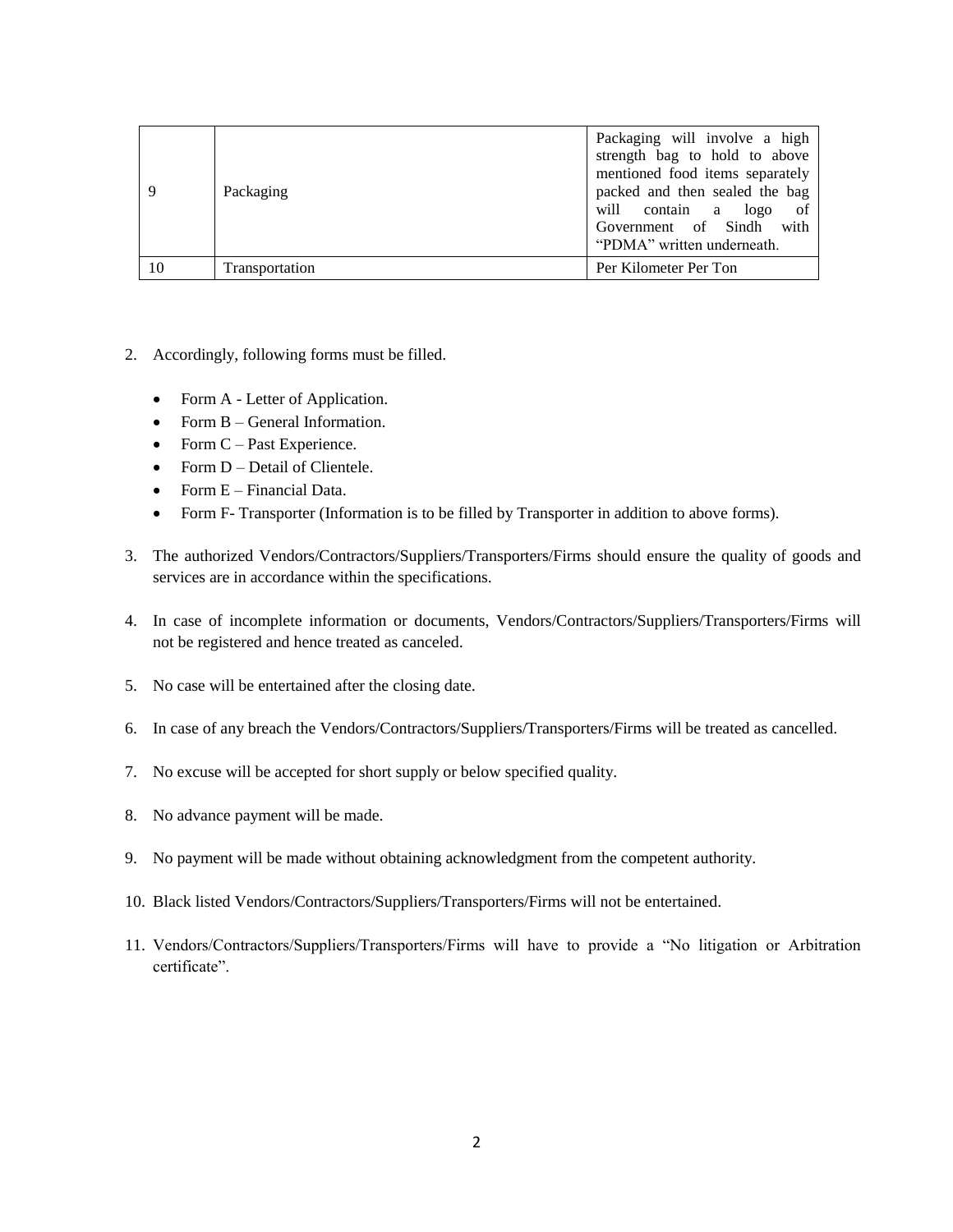## **FORM A – LETTER OF APPLICATION**

|     | Fax: e-Mail: |
|-----|--------------|
| To, |              |

- 1. We hereby apply for tender with Provincial Disaster Management Authority (PDMA), Sindh as a contractor.
- 2. We authorize PDMA or its authorized representatives to carry out verification of the statements, documents and information submitted and to clarify the financial and technical aspects of this application from any person, Business department, Agency or Firm.
- 3. The names and positions of contact persons who may be contacted for further information, if required, are as follows:

|       | <b>Name</b> | <b>Position in the</b> | Contac No. |
|-------|-------------|------------------------|------------|
| S.No. |             | company                |            |
| 01    |             |                        |            |
|       |             |                        |            |
| 02    |             |                        |            |
| 03    |             |                        |            |
| 04    |             |                        |            |

We declare that

\_\_\_\_\_\_\_\_\_\_\_\_\_\_\_\_\_\_\_

**i)** The statements made and the information provided in the application are complete, true and correct in every detail.

**ii)** This firm has never been black listed by any Government Department, Semi- Government Authority or Corporation. **(Certificate to this effect on Rs.20 non-judicial stamp paper to be provided.)**

Respectfully,

(Authorized representative of application)

Dated: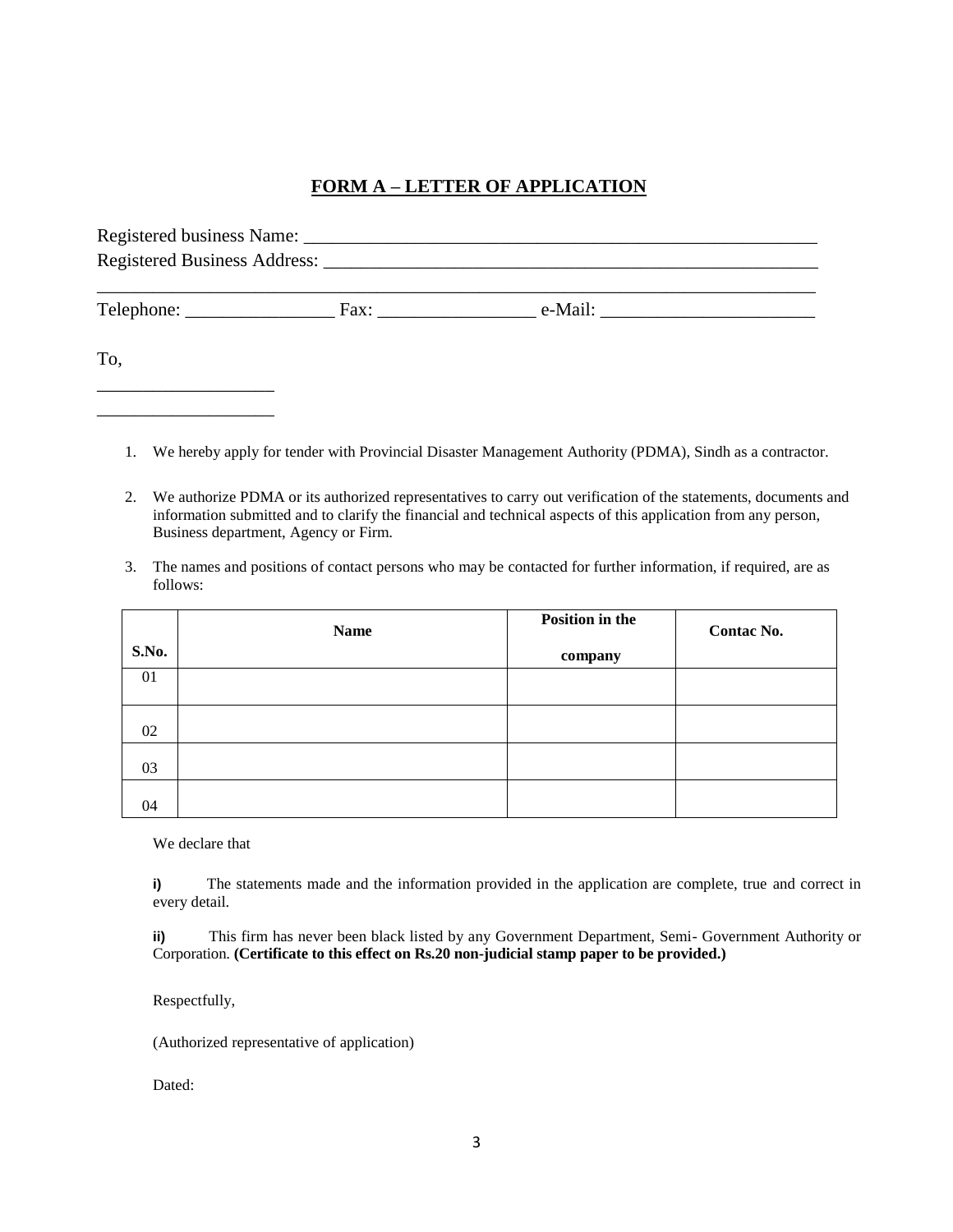#### **FORM B-GENERAL INFORMATION**

|  |                                                                                                                      | Tele |
|--|----------------------------------------------------------------------------------------------------------------------|------|
|  |                                                                                                                      |      |
|  |                                                                                                                      | Tele |
|  | <u> 1989 - Jan James James James James James James James James James James James James James James James James J</u> |      |
|  |                                                                                                                      |      |
|  | 3. Income Tax Registration No. _______________(Attach copy of Registration Certificate)                              |      |
|  |                                                                                                                      |      |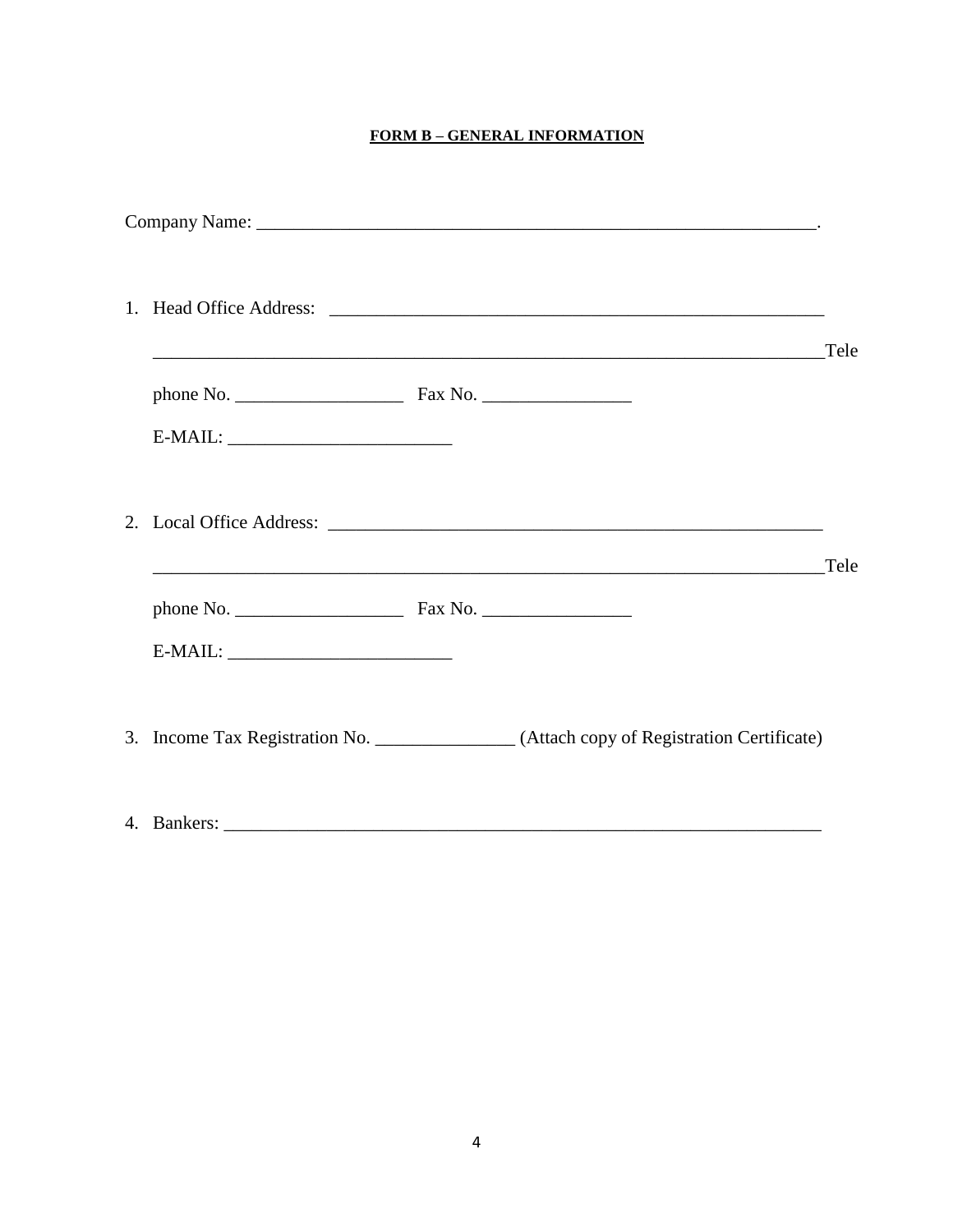## **FORM C - PAST EXPERIENCE**

| No. | Year | Goods/Services | <b>TO</b> | <b>CERTIFICATE</b> |
|-----|------|----------------|-----------|--------------------|
|     |      | provided       |           |                    |
| 01  | 2013 |                |           |                    |
| 02  | 2012 |                |           |                    |
| 03  | 2011 |                |           |                    |
| 04  | 2010 |                |           |                    |
| 05  | 2009 |                |           |                    |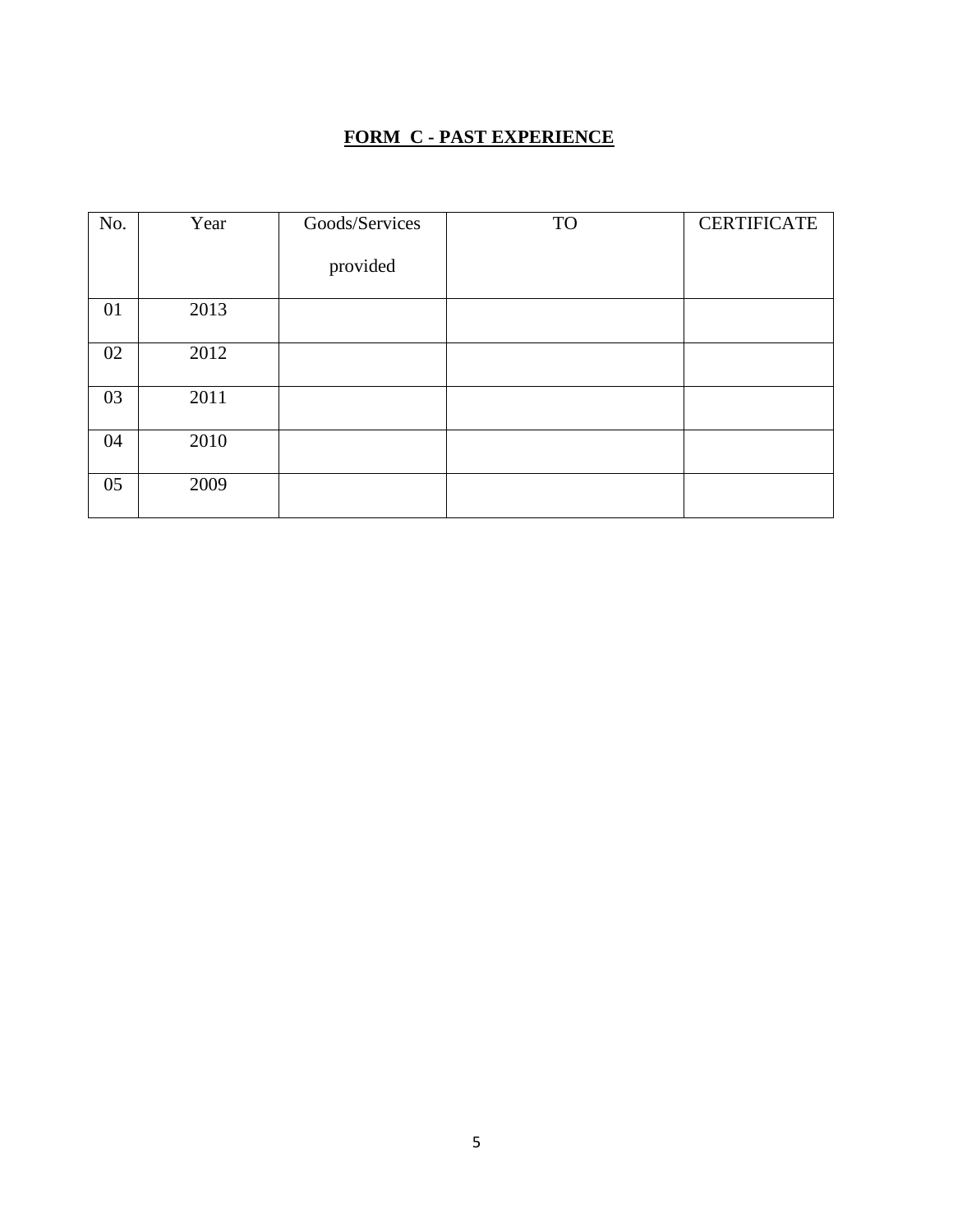### **Form D – Detail of Clientele**

| S No.           | <b>Name of Client</b> | <b>Address</b> | <b>Contact</b> | <b>Focal Person</b> |
|-----------------|-----------------------|----------------|----------------|---------------------|
| $\overline{01}$ |                       |                |                |                     |
| $02\,$          |                       |                |                |                     |
| 03              |                       |                |                |                     |
| 04              |                       |                |                |                     |
| 05              |                       |                |                |                     |
| 06              |                       |                |                |                     |
| 07              |                       |                |                |                     |
| 08              |                       |                |                |                     |
| 09              |                       |                |                |                     |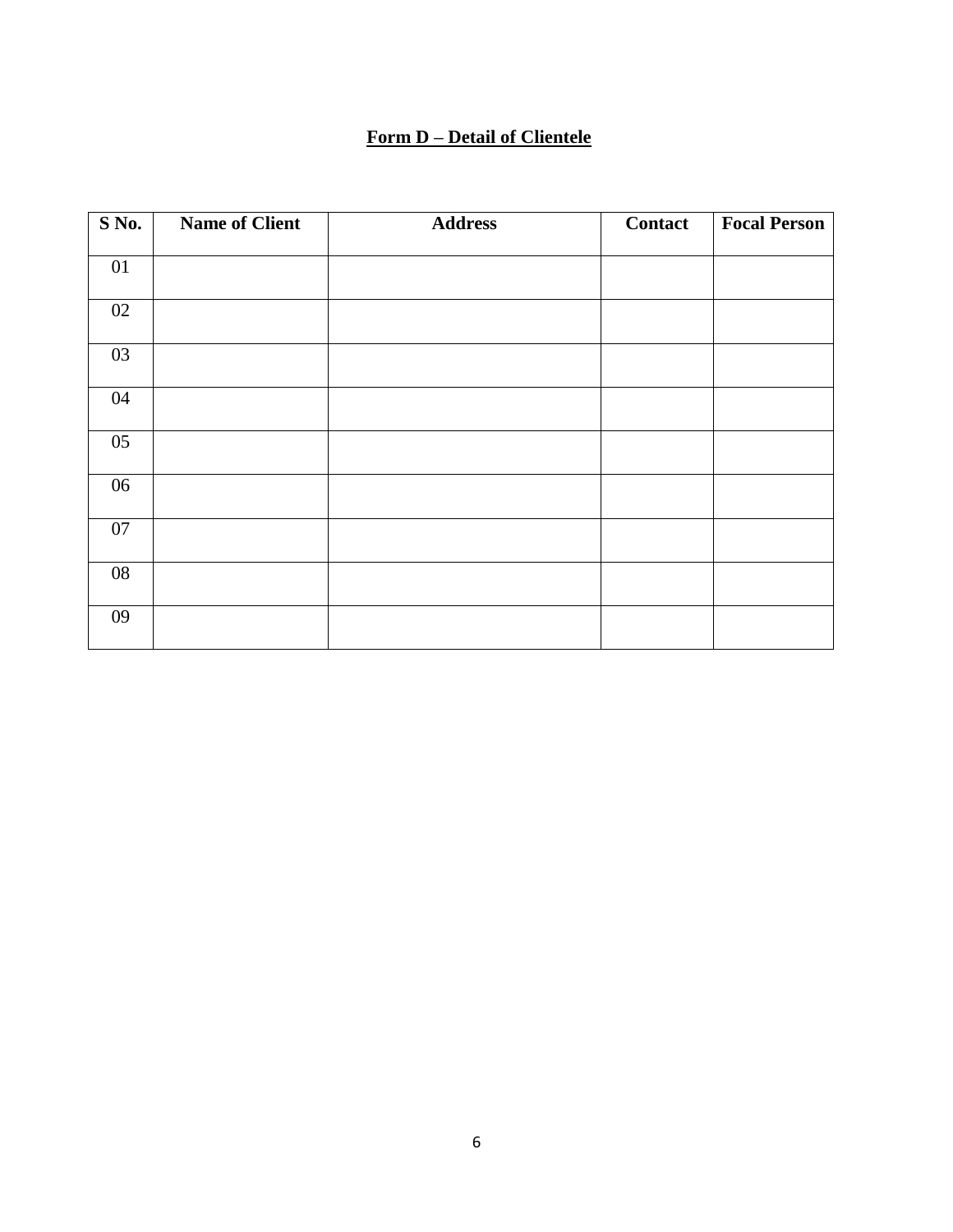#### **FORM E - FINANCIAL DATA**

#### **A. Bank Statement**

A current Bank statement in respect of bidder' s financial soundness.

#### **B. Financial Statement**

#### **1. Current Contract Commitments**

| Sr. No | Name of<br>organization/Firm | <b>Approximate Value of</b><br><b>Business</b> | <b>Period Of Contract (Years)</b> |
|--------|------------------------------|------------------------------------------------|-----------------------------------|
| 01     |                              |                                                |                                   |
| $02\,$ |                              |                                                |                                   |
| 03     |                              |                                                |                                   |
| 04     |                              |                                                |                                   |
| 05     |                              |                                                |                                   |
| 06     |                              |                                                |                                   |

## **2. Annual Turnover**

| Year | Turn over amount (in Pak Rupees) |
|------|----------------------------------|
|      |                                  |
|      |                                  |
|      |                                  |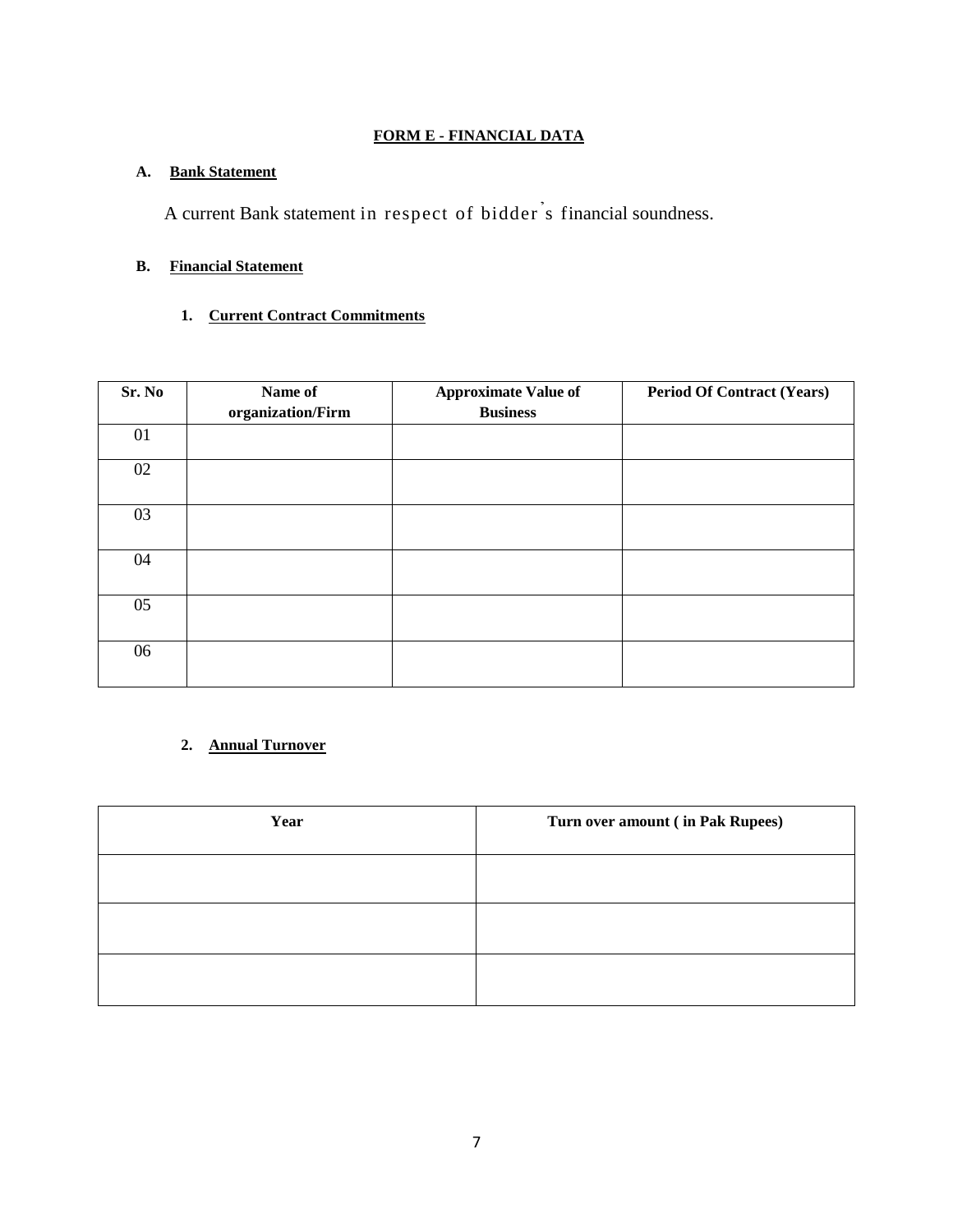## **3. Other business**

| Type of business | <b>Other Details</b> |
|------------------|----------------------|
|                  |                      |
|                  |                      |
|                  |                      |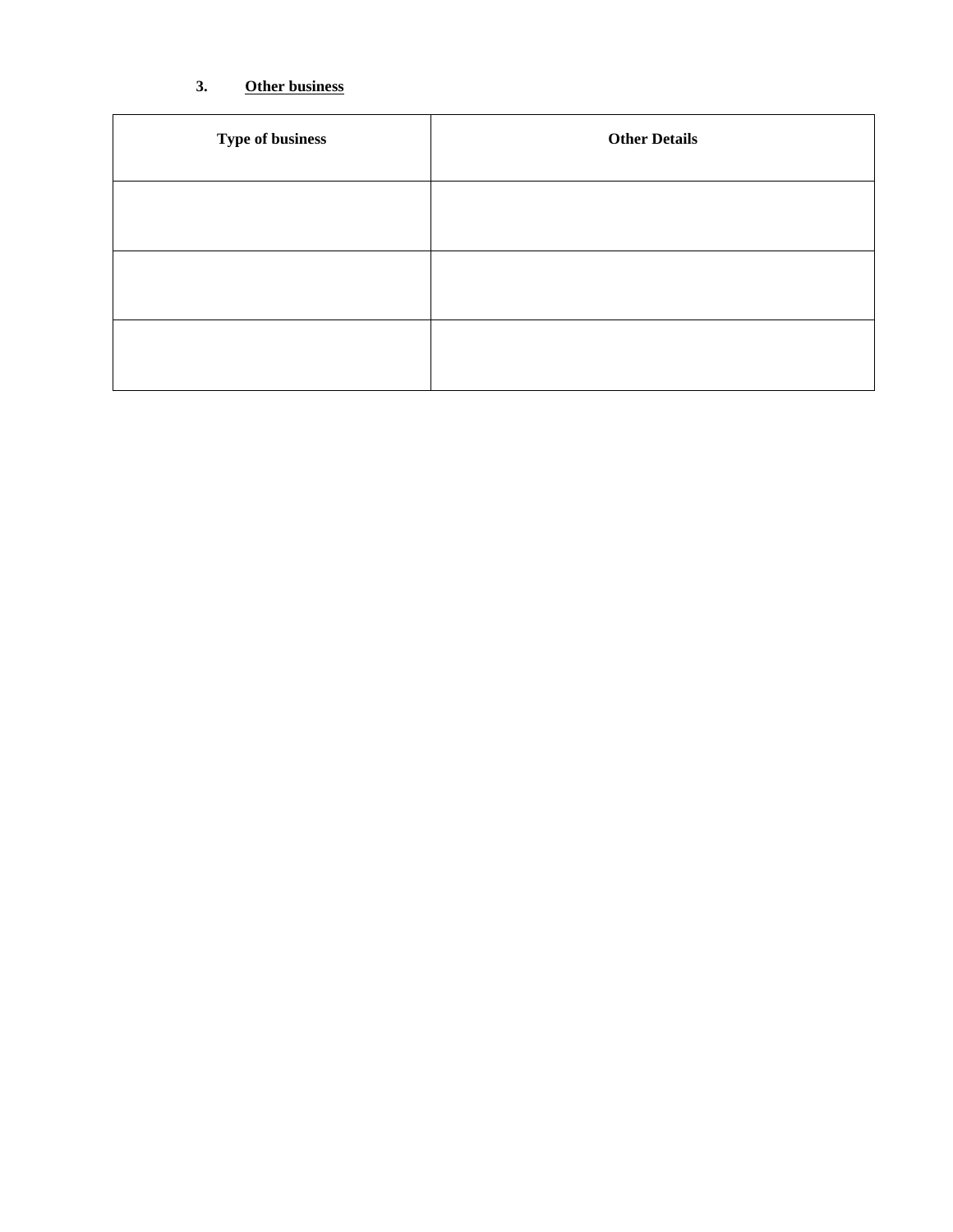## **Form F – TRANSPORTER**

## DETAILS OF VEHICLES OWNED/ LEASED/ HIRED/ THIRD PARTY/ SPECIAL VEHICLES (CRANE/LIFTER) BY THE TRANSPORTER.

| S No. | <b>Registration No.</b> | <b>Type of Vehicle</b> | Status of vehicle (leased/ owned/<br>hired/ $3rd$ party) |
|-------|-------------------------|------------------------|----------------------------------------------------------|
|       |                         |                        |                                                          |
|       |                         |                        |                                                          |
|       |                         |                        |                                                          |
|       |                         |                        |                                                          |
|       |                         |                        |                                                          |
|       |                         |                        |                                                          |
|       |                         |                        |                                                          |
|       |                         |                        |                                                          |
|       |                         |                        |                                                          |
|       |                         |                        |                                                          |